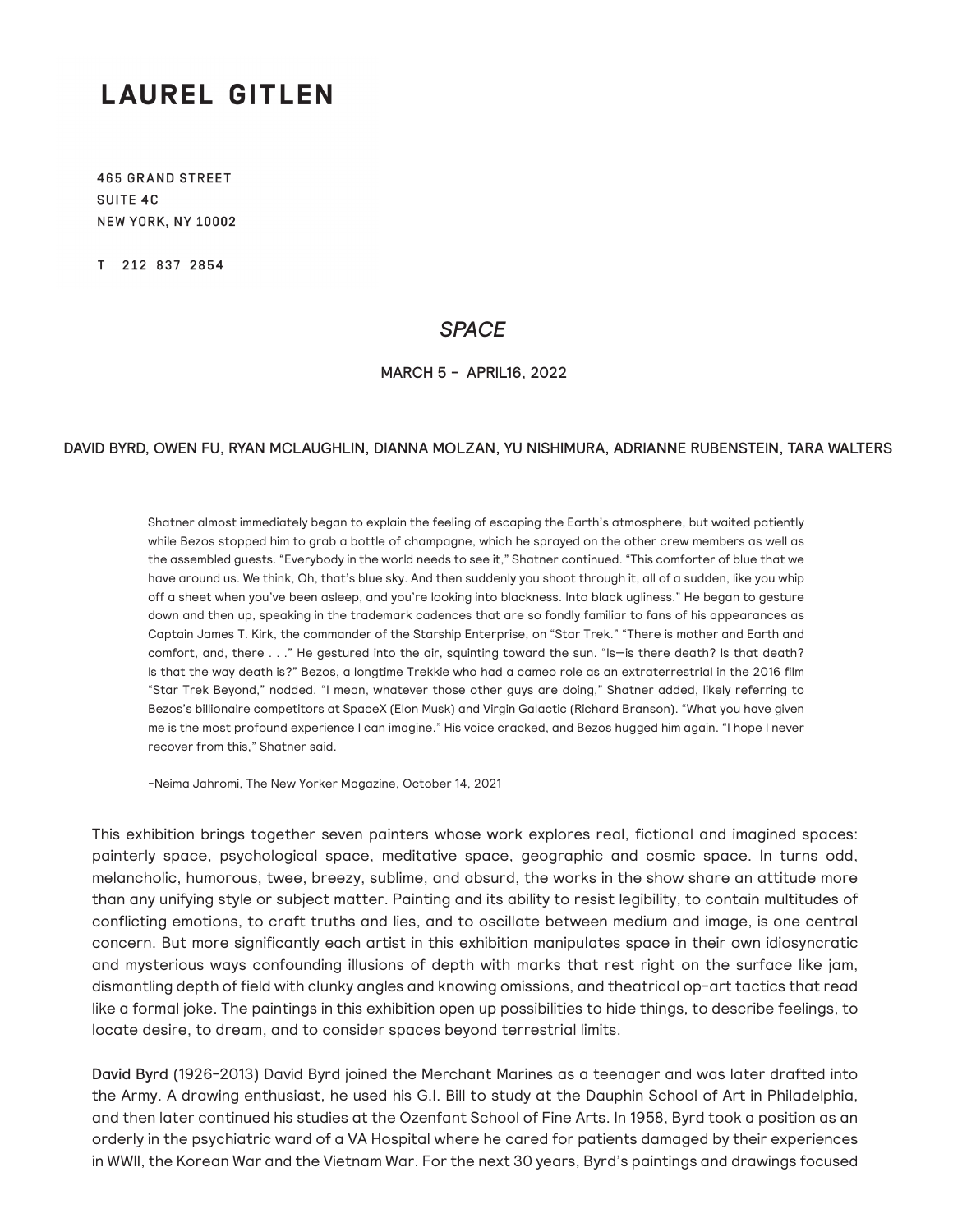on his extraordinary and empathetic observations of those in his care, and their interactions with each other and staff. After Byrd retired in 1988, he settled in the Catskills and worked full-time painting from memory the people and places from his past.

Stylistically, Byrd's work bears influence from different art historical styles, including Cubism and Magic Realism. A luminous, dream-like haze suffuses detailed renderings of his subjects which combine realistic portrayals with fantasy and insert unsettling psychology into tranquil scenes. Subtle colors and a dry brush and thinned oil technique furthers a forlorn, melancholic tone in his paintings. His first solo exhibition was with Greg Kucera Gallery, Seattle in 2012, and he passed away only a few months later in 2013. Posthumous exhibitions include a two-person exhibition at Zieher-Smith & Horton (2015), and solo exhibitions at Fleisher Ollman Gallery, Philadelphia (2018) and White Columns and Anton Kern Gallery (2019).

Owen Fu (b. 1988 Guilin, China; lives and works in Los Angeles, CA) Owen Fu's paintings are both effortlessly informal and startlingly serious. Often depicting spaces that are dark, or just barely illuminated, they exist somewhere between confessional autobiography and spectacular fantasy, using avatar-like actors to depict desire, absurdist humor, common joy and aching loneliness. Ghosts, lamps, candles and barely-there faces further a sense of searching or worry as they dissolve into awkward homoerotic scenes, agrarian landscapes and diffuse backgrounds. Fu has Bachelor's degrees in both Philosophy and Art, and an MFA from ArtCenter College of Design, Pasadena. Recent solo exhibitions include O-Town House, Los Angeles; Balice Hertling, Paris; and Mine Project, Hong Kong

Ryan McLaughlin (b. 1980, Worcester, MA; lives and works in Worcester, MA) Ryan McLaughlin's paintings are simultaneously poetic and graphic, incorporating fragmented text, bits of signage and singular pictograms. His pictures reveal built-up surfaces in a muted and Morandi-like palette, and errant flecks of color meet between planes, using chance to suggest off-register printing, pixelation and subtle 3D vibrations. Sharing visual strategies with currencies, manuscripts, and logos, McLaughlin's work points obliquely to systems of visual information and value-making, with his own wry pictorial language. "Space" is also a recurring theme in a sub-series of his pictures. Recent solo exhibitions include the Atlanta Contemporary, Atlanta; Adams and Ollman, Portland, OR; and Kölnischer Kunstverein, Cologne. McLaughlin will have a solo exhibition at the gallery in Fall 2022.

Dianna Molzan (b. 1972, Tacoma, WA; lives and works in Los Angeles, CA) Dianna Molzan is most well-known for her paintings that explore the supports and limits of painting as sculptural objects, however, some recent works evince an equally astute interrogation of flat pictorial logic. In recent paintings of doors and mirrors, brightly painted prop-like compositions are also symbolic images of public life and passages. With dramatic, pop color and optical effects, these works also evoke everyday pastimes like grooming and self-contemplation. As Molzan herself notes, "the mirror remains an essential element for transforming our animal selves into something more transcendent." Recent solo exhibitions include Kaufmann Repetto, New York; the ICA Boston and The Whitney Museum of American Art. Her work is included in numerous public collections including the Hammer Museum, and LACMA, Los Angeles; SFMoMA; the ICA Boston; The Walker Arts Center, Minneapolis; and the Whitney Museum of American Art.

Yu Nishimura (b. 1982, Kanagawa, Japan; lives and works in Kanagawa) Yu Nishimura makes paintings which echo the haziness of a fleeting memory. Using traditional painting techniques, the Kanagawa born artist blurs and records landscapes and scenes that are at once recognizable and dreamlike. Layers of faces, roadside views, forests, oceans, cars and animals rise from the muted ether of his landscapes, as if viewed from inside a swiftly passing train.Recent solo exhibitions include Dawid Radziszewski Gallery, Warsaw; New York, KAYOKOYUKI, Tokyo; and Galerie Crevecoeur, Paris. Nishimura's work is included in many public collections including: X Museum, Beijing, The Rachofsky Collection, Dallas, M Woods Museum, Beijing, and the Kanazawa 21st Century Museum, Kanazawa.